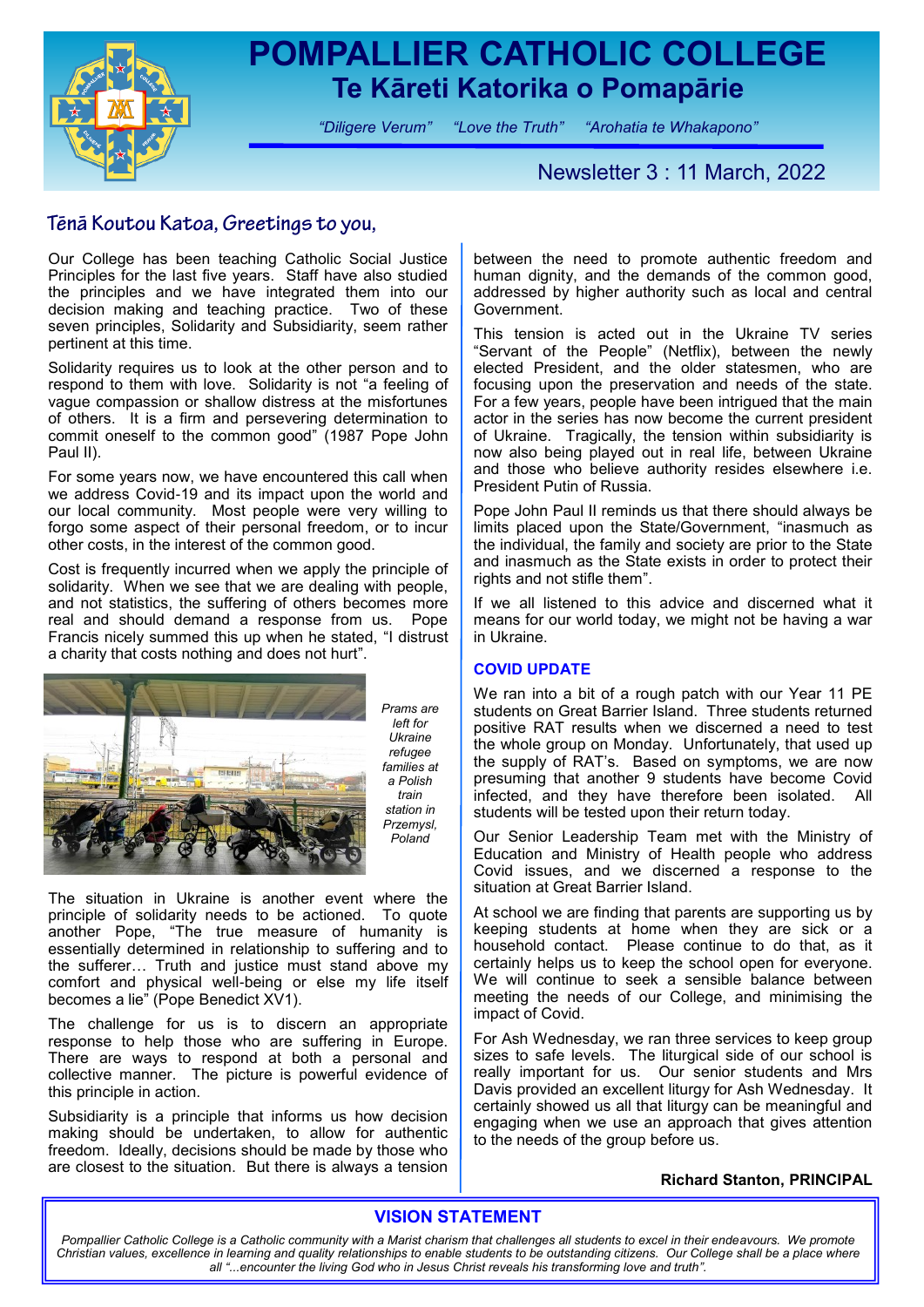

## **UPCOMING EVENTS - Term 1**

#### **NOTE: All events are subject to confirmation, and are dependent on the current CPF traffic light setting.**

#### **MARCH**

| Sat 12          | Youth Mass                         | <b>SFX Church</b>      | 6.00pm                |
|-----------------|------------------------------------|------------------------|-----------------------|
| Mon 14          | <b>AUT Liaison Visit</b>           | College                | 10.00am               |
| Mon 14 - Tue 15 | Gateway First Aid Course (Group 1) | College (Marist House) | $9.00$ am - $3.00$ pm |
| Wed 16 - Thu 17 | Gateway First Aid Course (Group 2) | College (Marist House) | $9.00$ am - $3.00$ pm |
| <b>Fri 18</b>   | Otago University Liaison Visit     | College                | 9.00am                |
| Mon 21          | Victoria University Liaison Visit  | College                | 10.00am               |
| Tue 22          | Waikato University Liaison Visit   | College                | 9.30am                |
| <b>APRIL</b>    |                                    |                        |                       |

| Fri 1         | <b>STAFF ONLY DAY</b>                | <b>School closed for instruction</b> |                   |
|---------------|--------------------------------------|--------------------------------------|-------------------|
| Mon 4         | University of Auckland Liaison Visit | College                              | 11.30am           |
| Thu 7         | Parent / Teacher Interviews          | College                              | $3.30pm - 7.00pm$ |
| Sat 9         | Youth Mass                           | <b>SFX Church</b>                    | 6.00pm            |
| Thu 14        | Stations of the Cross Liturgy        | College                              | TBC               |
| <b>Thu 14</b> | <b>Last Day of Term 1</b>            | <b>School finishes 3.00pm</b>        |                   |
| <b>MAY</b>    |                                      |                                      |                   |

# **PARENT TEACHER INTERVIEWS**

**(Year 7 - 13)**

**Mon 2 First Day of Term 2 School starts 8.45am**

#### **Thursday 7 April**

#### **3.30pm - 5.30pm and 6.00pm - 7.00pm**

At this stage, our Parent Teacher Interviews will be held on the date above, for all year levels.

**We will confirm the event by sending an email to parents closer to the time. The email will include instructions on when and how to book, and the**  school code you will need to use. This information will also be included in the Progress reports due to be emailed in a few weeks.

Please ensure the school has your current email address so you receive this information.

Thank you.

 **Remember, if you have a student success you would like to share, email us at …**

**newsletter@pompallier.school.nz**

Student lateness continues to be an issue, with a significant number of students arriving at school well after the bell has rung.

**STUDENT LATENESS**

With Whānau Class at the start of the day, punctuality is **Vital so your child does not miss out on important** messages for the day.

**The first bell is at 8.40am and all students are expected to be at school by then.** Your assistance with this is appreciated.

## **SCHOOL LOCKERS**



**Lockers are available again this year for students.**

Cost is \$50.00 per year, plus a refundable \$10.00 bond.

If you would like to rent a locker for 2022, you will need to fill in an online order form as soon as possible, at: [http://www.stowawaylockers.co.nz/.](http://www.stowawaylockers.co.nz/)

Get in quick as they are going fast!

Please contact Stowaway Lockers direct for any queries or for more information, on 027 4221 783, or 437 5818.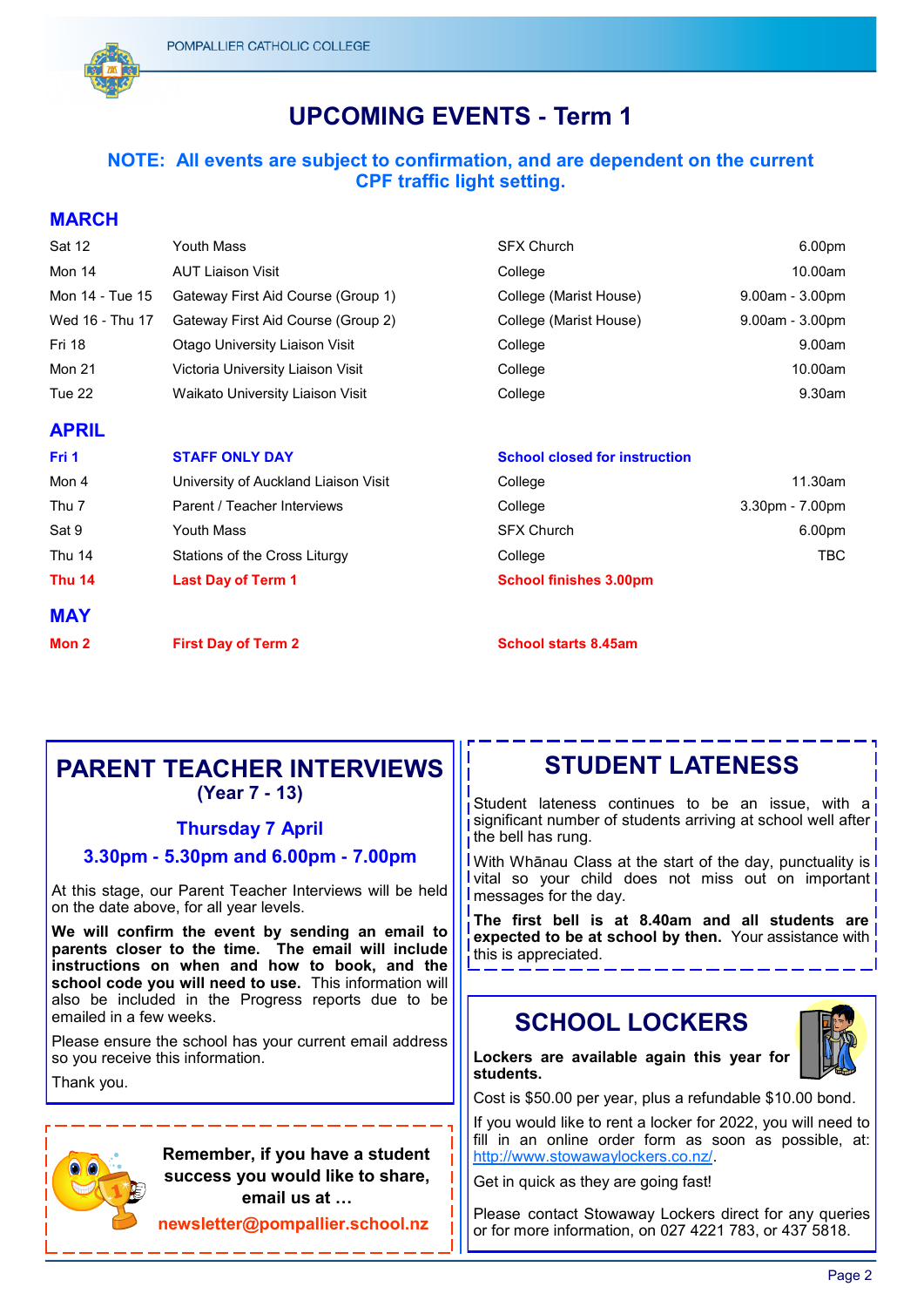

## **SPORTS DEPARTMENT NEWS : Term 1, Week 6**

#### **POMPALLIER SPORTS TEAMS**

We are in the process of trials and finalising teams. Team lists will be placed on our school sports noticeboard as teams are selected. Congratulations to all those who have been selected so far.

As always, these sports codes can only go ahead if we have the support of coaches and managers in our Pompallier community. Thank you to all those parents who have committed to coaching and/or managing a team this season.

From our students, we expect respect towards the coach, manager, officials and your team mates. This includes making a solid commitment to the team by making all trainings and games on time with your gear.

#### **Team Selection:**

- Based on merit / skill / attitude and a willingness to learn
- Selection panel: coach, school rep and independent person(s) not related to player
- Players must attend trials to be considered for a team(s), **exceptional** circumstances may be considered by the school and management

#### **TRAINING DAYS / TIMES**

Some of the sports codes are underway, however, please keep listening to the daily notices for additional information. If, for some reason, you cannot make a training or game, please contact your coach or manager asap.

#### **FOOTBALL TRIALS, SENIOR BOYS**

**Year 9 - 13 Boys'** Monday 21 March: 3.30pm - 5.00pm, School Field Monday 28 March: 3.30pm - 5.00pm, School Field

#### **HOCKEY TRIALS**

#### **JMC (Year 7 & 8)**

Monday 21 March: 4.00pm - 5.00pm, Hockey Northland *If possible, please arrive 10 minutes earlier for registration.*

#### **STUDENT SUCCESSES**

Congratulations to Hinewai Baltus, who has been selected for the Under 13 representative team for The Tai Tokerau Māori Netball 2022 Campaign. She will participate in the 35<sup>th</sup> Aotearoa Māori Netball Oranga Healthy Lifestyles National Tournament in Palmerston North, from 15 to 17 April. Well done Hinewai!

#### **POMPALLIER VOLUNTEER SPORTS ROLES**

All adults working with our students (in any capacity for sports, or other areas too), must sign our **Code of Ethics**  form, which is valid for the current year/season, and also be willing to undergo a **Police Vetting Check** (unless the College already has a current check). You will also be required to be fully vaccinated and provide this evidence to the College.

#### **REFEREES / UMPIRES**

As a requirement of entering some sport codes, we need to provide an umpire/referee. If there are any students, or a parent/caregiver/adult from our Pompallier families who are willing to help with this, please contact the Sport Co-ordinator for more details.

#### **UPCOMING EVENTS - TERM 1**

All events entered are subject to student interest, parent help and Covid level settings.

#### **Year 7 & 8 Events:**

• Mon 21 Mar JMC Hockey Trials *Ntlnd Hockey*

#### **Secondary Events:**

| $\bullet$ Mon 21 Mar | Y 9-13 Boys Football Trials | Pompallier |
|----------------------|-----------------------------|------------|
| • Mon 28 Mar         | Y 9-13 Boys Football Trials | Pompallier |
| • Thu 7 Apr          | <b>Equestrian Event</b>     | TBC        |
| • Sun 10 Apr         | Rogaine                     | Mata       |

#### *You don't have to be great to start BUT You have to start to be great*

**Julia Lecky SPORTS CO-ORDINATOR** 438 3950 Ext 219 [julia.lecky@pompallier.school.nz](mailto:chantelle.yorke@pompallier.school.nz)



## **CHIEF EXECUTIVE WANTED: Te Kupenga - Catholic Leadership Institute**

Te Kupenga - Catholic Leadership Institute combines

academic, leadership, faith formation and bio-ethical research and advocacy responsibilities for the Catholic church in Aotearoa New Zealand.

The Board is looking for a Chief Executive with relevant leadership experience, possibly gained in a faith-based, non-profit or secondary/tertiary education setting. The role will probably be based in Auckland.

For full details and how to apply, please visit: [https://](https://www.tekupenga.ac.nz/uncategorized/seeking-for-tumuaki-chief-executive/) [www.tekupenga.ac.nz/uncategorized/seeking-for-tumuaki](https://www.tekupenga.ac.nz/uncategorized/seeking-for-tumuaki-chief-executive/) [-chief-executive/](https://www.tekupenga.ac.nz/uncategorized/seeking-for-tumuaki-chief-executive/)

**Applications close on Monday 28 March.**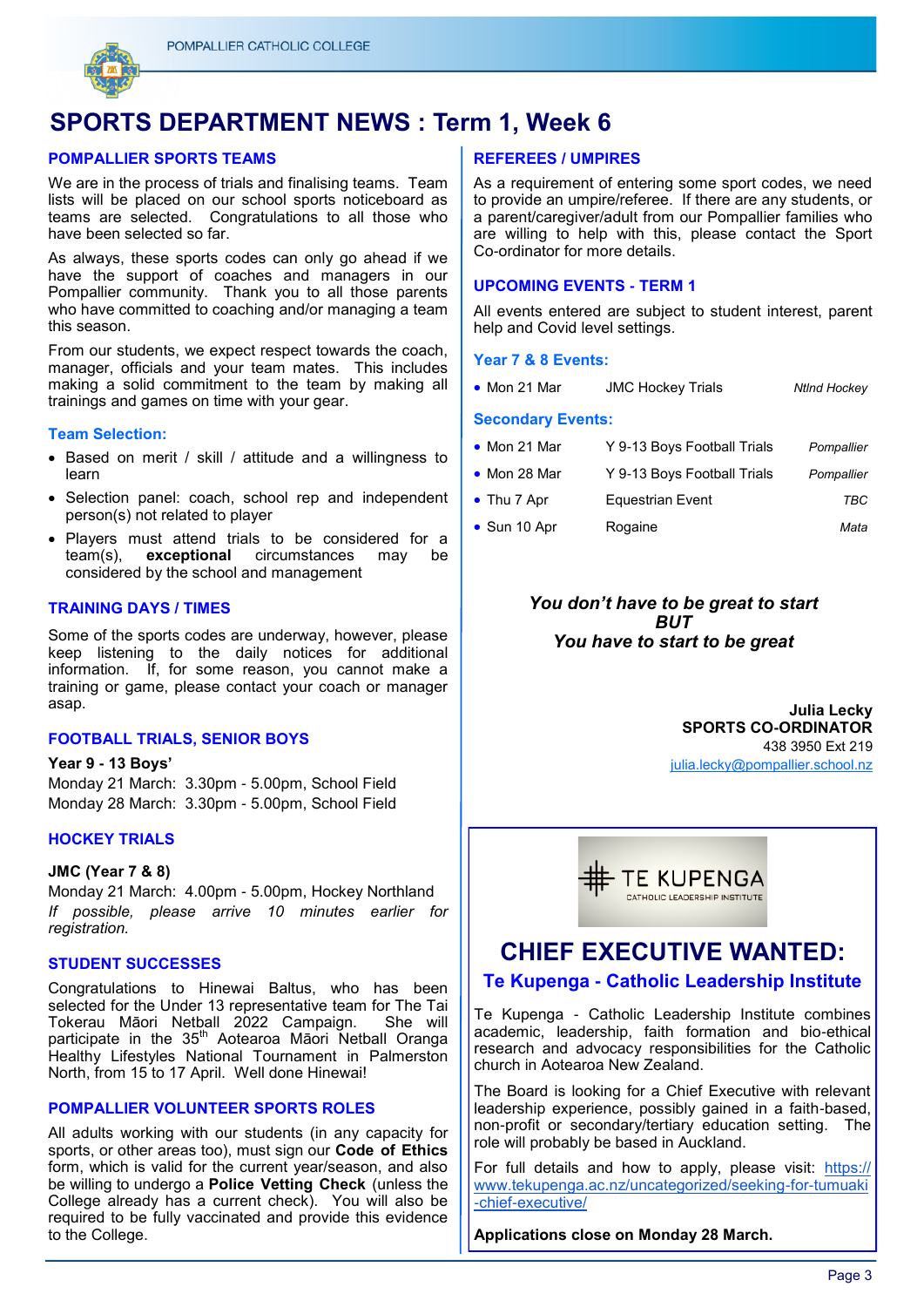

## **PUBLIC HEALTH UPDATE 2022 Vaccinations**

**IWe have had an update from the Northland District Health Board, that the School Based Vaccination programme for the Year 7 Boostrix, and Year 8 HPV** vaccinations, may be able to commence in Term 2.

We have been provided with information and consent forms for every student within these year groups, and will be sending those home in the coming weeks. Please complete these forms and return to school as soon as possible.

If you have any queries, please do not hesitate to contact I I the Public Health Nurse, Pip Butturini on 0800 746 944, option 8. Thank you.





**PLANNERS · SURVEYORS** 

Reyburn and Bryant are a Whangarei based surveying and planning company with a focus on land development. We are still looking for good quality personnel to come onboard and join our team as a Junior Draughtsperson or Surveying Technician.

As a draftsperson, you work with our Surveyors and Planners to prepare a number of different plan types, including:

- Scheme Plans;
- Topographic Survey Plans;
- Civil Engineering Plans;
- Asbuilt Plans; and
- Land Transfer Survey Plans.

The successful applicant will work with our team and learn their trade on the job. No experience or qualification is necessary. Most importantly, we are wanting someone who is motivated to learn, has a good work ethic, is a good communicator and enjoys being part of a team.

If this sounds like you, or you would like more information, please contact our Director, Richard Smales, on 438 3563 or 021 754 696, or via email: [richard@reyburnandbryant.co.nz.](mailto:richard@reyburnandbryant.co.nz)

## **BUS PASSES ...**



If your child loses their pass, they can apply for a replacement by paying  $$6.50$  $\frac{1}{1}$  to the College office.

A temporary bus pass will be issued, and a new pass will be ordered for them. As these are printed off-site, this can take up to one week to arrive.



## **SACRAMENTAL PROGRAMME**

Starting in Week 9, we will be offering a Baptism, Confirmation and Holy Communion programme for those students who have not yet received one or more of these sacraments, and would like to do so.

If you have a child, or children, at Pompallier Catholic College who have not received these sacraments, please talk with them about it. If they would like to enrol in this course, please let Anna Williams or Eloise Wright know as soon as possible. *Parents who enrolled their child under Preference Criteria 5.2 or 5.3, are expected to enrol their child in this programme.*

Baptism, Confirmation and Holy Communion are about belonging – belonging to God and to his Family, the Church. We enter the church through Baptism, as through a door. In Confirmation our new faith is strengthened, and in Holy Communion we take our place at the Family Table to be sustained in our weakness. Reconciliation (or confession) is to receive God's forgiveness, enabling us to pick ourselves up after sin and start out afresh. In each of these sacraments Jesus is there. In a most mysterious and gentle way, he really comes to us. As you may know, these moments can be a great source of peace and happiness to a young person.

You may be wondering about the necessary background to receiving these sacraments. Your child has already experienced a degree of Catholic belonging here at Pompallier Catholic College. They have seen some of these sacraments take place (for example, Mass), and will know from observation some of what life as a Catholic entails.

A Parents information meeting will be held on **Tuesday 22 March, at 6.00pm in the College Library**.

If you have any questions, please feel free to contact either of the following:

**Anna Williams:** [anna.williams@pompallier.school.nz](mailto:anna.williams@pompallier.school.nz)

**Eloise Wright:** [eloise.wright@pompallier.school.nz](mailto:eloise.wright@pompallier.school.nz)

Note:

If you would like to enrol your child in the sacramental programme, please provide the following information for them, via email to Anna or Eloise:

- Name
- Whānau Class / Year level
- Have they been baptised? If yes, what religion? When? Where?
- Have they been Confirmed?
- Have they received their First Holy Communion?

Thank you.